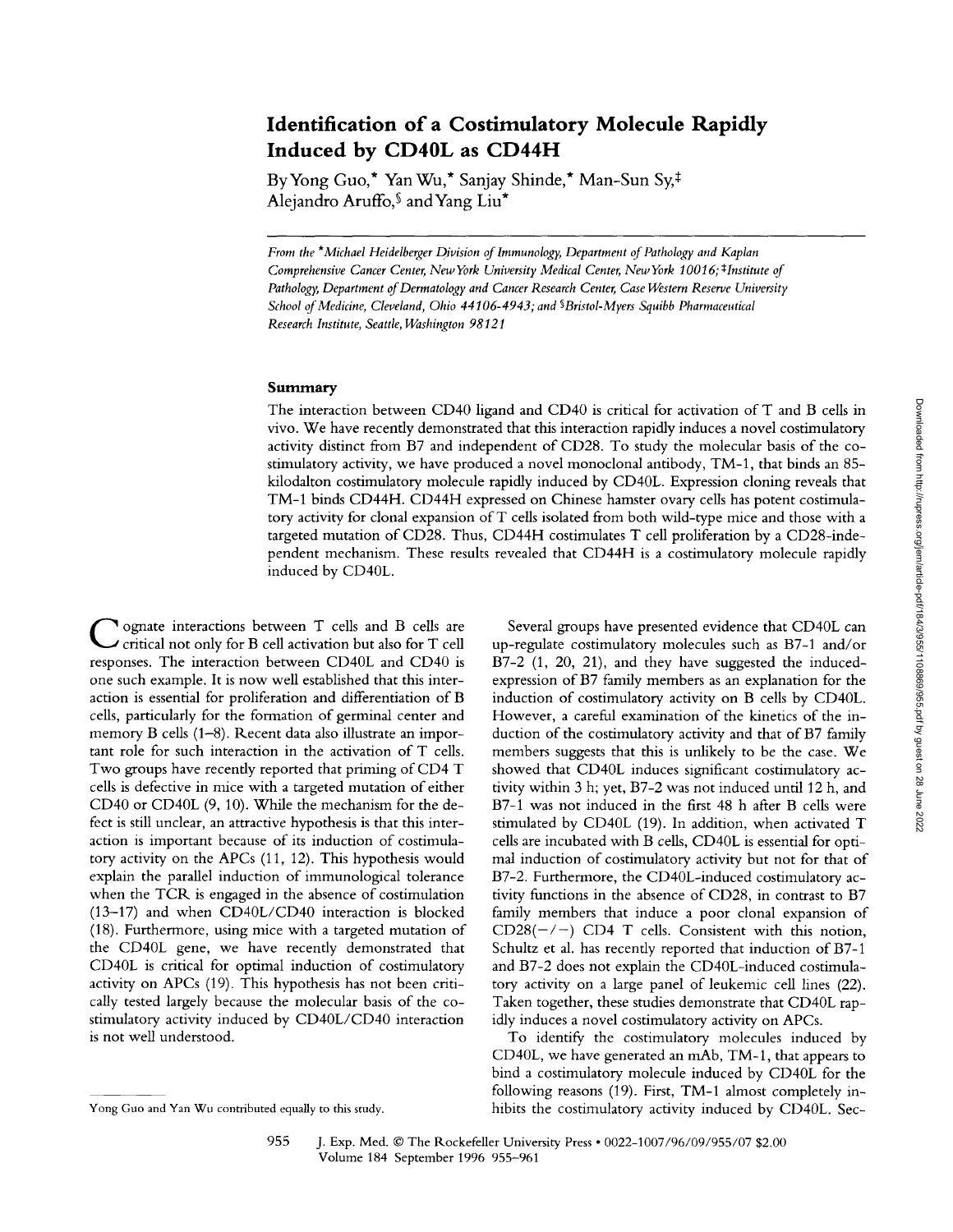ond, TM-1 epitope is induced more rapidly than B7-2, and the induction of TM-1 epitope correlates with that of the costimulatory activity. Third, TM-1 binds a molecule of  $\sim$ 85 kD, which is distinct from B7, HSA, and ICAM-1. Here we report that TM-1 and another mAb with similar properties, 9C5, bind CD44H and that CD44H has costimulatory activity for clonal expansion of T cells by a CD28-independent mechanism.

#### **Materials and Methods**

*Experimental Animals, Cell Lines, and mAbs.* CBA/CaJ and C57BL/6j mice were purchased from The Jackson Laboratory (Bar Harbor, ME). Mice with a targeted mutation of CD28 (CD28KO mice) (23) were kindly provided by Dr. T. Mak (University of Toronto, Toronto, Ontario, Canada) and have been backcrossed to C57BL/6j for six generations. Spleens from these three strains of mice were used as the source of T and B cells, which were prepared as has been described (19).

Both COS cells and Chinese hamster ovary (CHO)<sup>1</sup> cells were cultured in DMEM containing 5% of FCS. The transient transfection of COS cells and stable transfection of CHO cells have been described (24).

Generation of hamster mAb TM-I has been described (19). Another mAb, 9C5, was produced independently by a similar procedure. Fusion protein CTLA41g that is comprised of extracellular domain of CTLA4 and Fc portion of murine Ig was produced as described (25). Anti-CD3 mAb 2C11 (26) was used to engage the TCR/CD3 complex. HB224 (27), a hamster IgG mAb to murine CD11c, was used as control.

*Expression Cloning of Costimulatory Molecule Recognized by TM-1.*  A cDNA library was prepared from a B leukemic cell line, RAW8.1, that expresses high levels of TM-1 epitope by using a previously described method (28). The eDNA library was used to transfect COS cells by DEAE-dextran method. 3 d after transfection, COS cells were harvested and incubated with TM-1 mAb (5  $\mu$ g/ml) at 4°C for 1 h. Unbound mAb was removed by washing, and the COS cells were incubated in petri dishes precoated with goat anti-hamster IgG antibodies (Caltag, San Francisco, CA). 2 h later, the unbound cells were washed extensively with PBS; the cells adhering to the plates were lysed, and the episomal DNA was prepared as has been described (28). The eDNA was used to transform *Escherichia coil* MC1061/p3. The antibioticsresistant colonies were amplified and pooled. Plasmids were prepared from pools of 50 colonies and used to transfect COS cells. Individual colonies from the positive pools were amplified, and their plasmids were tested for their ability to transfer TM-1 epitope mto COS cells. The positive clone was sequenced by an automatic DNA sequencer.

*T cell Proliferation.* Given numbers of CD4 T cells isolated from mouse spleens were stimulated with 1:40 dilution of anti-CD3 hybridoma supernatants (2Cll; Reference 26) in the presence of accessory cells. Syngeneic B cells cultured with either  $\Psi$ -2 or CD40L-transfected  $\Psi$ -2 for given periods were fixed with 0.1% paraformaldehyde for 5 min and used as accessory cells. In addition, FcR-transfected CHO cells (CHOFcR), or human B7-1transfected CHOFcR, or CD44H-transfected CHOFcR were

treated with mitomycin C (50  $\mu$ g/ml) and used as accessory cells. T cells cultured with accessory cells and anti-CD3 mAb for 42 h were pulsed with 1  $\mu$ Ci/well of <sup>3</sup>H-TdR for an additional 6 h, and the incorporation of 3H-TdR was used as an indicator for T cell proliferation. Anti-CD44 mAbs or human CD44Ig that was known to block CD44H binding to hyaluronic acid (HA) (29) was added at the beginning of the culture to test the inhibition of T cell prolfieration. (Data presented are means of duplicates, with variations always < 15% of the means.)

*Cross-blocking q[" mAb Binding to CD4OL-activated B Cells.*  To test whether TM-I and anti-CD44H mAb IMI.7 (30) binds to the same molecules, we preincubated CD40L-activated B cells with unlabeled TM-1 or IM1.7 (100  $\mu$ g/ml) for 30 min on ice. Biotinylated TM-1 or lM1.7 was then added. After another 30 min of incubation, unbound mAbs were washed away and cell surface binding of the biotinylated mAb was detected by phycoerythorin-streptavidin.

In other experiments, unlabeled rat mAb IM1.7 was used to block the binding of hamster mAb 9C5. The method is essentially identical except that FITC-labeled goat anti-hamster Ig (adsorbed by rat and mouse Ig) was used as the second-step reagent.

*Hyaluronate Binding Assay.* Unstimulated T-depeleted spleen cells or those that have been cocultured with either untransfected or CD40L-transfected  $\Psi$ -2 cells for 16 h were incubated with FITC-labeled HA (FITC-HA) (31) for 45 min on ice as described (31). The specificity of the staining was verified by blocking with a fivefotd excess of unconjugated HA. CHO cells that express endogenous hamster CD44 and bind HA well (29) were used as positive control.

#### **Results**

*Expression Cloning Reveals Two mAbs that Block CD40L Induced Costimulatory Molecules Bind CD44H.* We have prepared cDNA from a B leukemic cell line, RAW8.1, that



log Fluorescence

Figure 1. Expression cloning reveals that TM-1 binds CD44H. (a) A single clone 3F isolated from the cDNA library prepared from R.AW8.1 cells transfer TM-1 epitope into COS cells. Mock-transfected or a single cDNA clone-transfected COS cells were incubated with mAb TM-I. This is followed by incubation with the second-step reagent, the FITClabeled goat anti-hamster IgG, and analysis of the expression of TM-I epitope by flow cytometry. "", second-step reagent; -----, mocktransfected + TM-1; - - -, 3F-transfectant + TM-1. (b) TM-1 and anti-CD44H mAb IM1.7 cross-block each other's binding to CD40L-activated B cells. B cells from CBA/CaJ mice were stimulated by CD40L-transfected fibroblasts for 48 h. Viable cells isolated by centrifugation through a Ficoll-hypaque medium were incubated with  $100 \mu g/ml$  of either TM-1, IM1.7, or normal hamster Ig for 30 min at 4°C. Biotinylated mAbs, either TM-1 or IM1.7, were added and incubated with the cells for another 3{) min; the binding of biotinylated mAbs was detected by phycoerythrinlabeled streptavidin. "", second-step control;  $\frac{1}{1-\cdots}$  (a)CI)44+ TM-1biotin; - - -, medium+TM-l-biotin.

*<sup>~</sup> Abbreviations used in this paper:* CHO, Chinese hamster ovary; CHOFcR, FcR-transfected CHO cells; FITC-HA, FITC-labeled HA; HA, hyaluronic acid.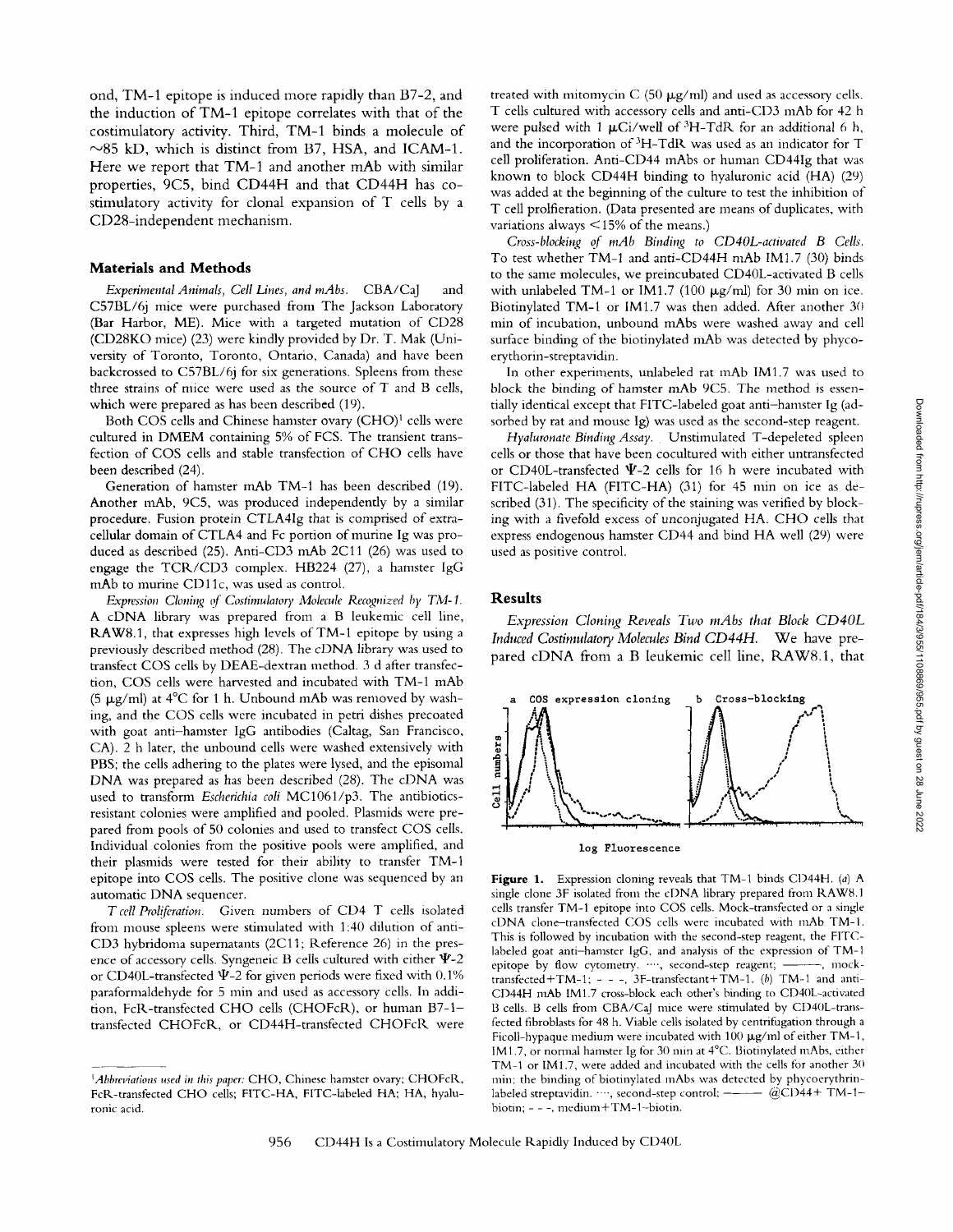

## **log Fluorescence**

**Figure** 2. mAb 9C5 binds to a CD40L-induced costimulatory molecule and recognizes CD44H. (a) 9C5 recognized a CD40L-induced molecule on B cells. B cells from C57BL6/j mice were stimulated with either  $\Psi$ -2 or CD40L-transfected  $\Psi$ -2 for 16 h, and the expression of the 9C5 epitopes was determined by flow cytometry. (b) 9C5 blocks the CD40Linduced costimulatory activity. Normal B cells from C57BL/6j mice were cocultured with CD40L-transfected  $\Psi$ -2 cells for 16 h, fixed with 0.1% paraformaldehyde for 5 min, and used as accessory cells for proliferation of CD4 T cells to anti-CD3 mAb 2C11 (added as 1:40 dilution of hybridomas supernatants). Given dilutions of supernatants from hybridomas (9C5, TM-1, or control hamster mAb HB224 that contain  $\sim$ 10  $\mu$ g/ ml mAb) were added at the beginning of the culture. (c) The binding of 9C5 epitope was blocked by anti-CD44H mAb IM1.7. B cells cocultured with CD40L-transfected  $\Psi$ -2 cells for 16 h were preincubated with either normal rat Ig or anti-CD44H mAb IM1.7 (100  $\mu$ g/ml) for 30 min. The 9C5 hybridoma supernatants were added, and its binding was determined by using mouse/rat Ig adsorbed, FITC-labeled goat anti-hamster IgG. (d) mAb 9C5 binds CD44H-transfected, but not untransfected CHO cells. Stable CD44H-transfected or untransfected CHO cells were incubated with either 9C5 *(top)* or TM-1 *(bottom)* for 30 min, the binding of mAbs was determined by flow cytometry using FITC-labeled, goat anti-hamster IgG as the second-step reagent.

957 Guo et al.

Hours after CD40L induction



Figure 3. Rapid induction of  $CD44$  mRNA by  $CD40L$ . B cells from CBA/CaJ mice were stimulated with CD40L-transfected fibroblasts for 0, 2, 4, and 8 h. The total cytoplasmic RNA were isolated, and the amount of the CD44 mRNA was detected by Northern blot using <sup>32</sup>P-labeled CD44H cDNA as probe. The amounts of RNA loaded **are**  shown at the bottom.

has a high level of TM-1 epitopes. The COS cells were transfected with the cDNA library, and the TM-1 epitope~ expressing COS cells were enriched by panning using TM-1. The small numbers of cells binding to the TM-1 mAb were lysed, and the episomal DNA were used to transform E, *coli,*  800 colonies were amplified, and cDNA from pools of 50 colonies were used to transfect COS cells. Episomal DNA prepared from one of such pools transferred the TM-1 reactivity to COS cells. A single clone was identified that contains the gene encoding TM-1 (Fig. 1 a). DNA sequencing of the whole insert reveals that the cl)NA encodes CD44H (data not shown). Consistent with this, TM-I and anti-CD44H mAb IM1,7 cross-block each other's binding to CD40L-induced B cells (Fig. 1  $b$ ). The extent of blocking suggests that the majority of the molecules *recognized*  by TM-1 is CD44H.

We have recently produced another mAb, 9C5, that has similar properties to TM-1. As shown in Fig. 2 a, 9C5 binds to a molecule induced by CD40L-transfected cells but not untransfected  $\Psi$ -2 cells. In addition, 9C5 is a potent inhibitor of the clonal expansion of CD4 T cells when CD40L-activated T cells were used as accessory cells (Fig. 2 b). To test whether 9C5 also binds CD44H, we tested whether prototypic anti-CD44H mAb IM1.7 inhibits the binding of 9C5 to CD40L-induced B cells, As shown in Fig. 2  $c$ , IM1.7 completely blocks the binding of 9C5, which strongly suggests that 9C5 also binds CD44H, That 9C5 binds CD44H is confirmed by its binding to CD44Htransfected, but not parental, CHO cells (Fig. 2  $c$ ). Thus, two independently derived mAbs that recognize CD40Linduced costimulatory activity bind CD44H. Consistent with this, the prototype anti-CD44H mAb IM1.7 also blocks CD44H-induced costimulatory activity (data not shown).

*Rapid Induction of CD44H mRNA by CD4OL.* To test whether CD44H is up-regulated by the CD40L at the level of transcription, we isolated total RNA from B cells that have been precultured with CD40L-transfected  $\Psi$ -2 cells. As shown in Fig. 3, CD44 mRNA is rapidly up-regulated by CD40L. After normalizing the RNA loading, we can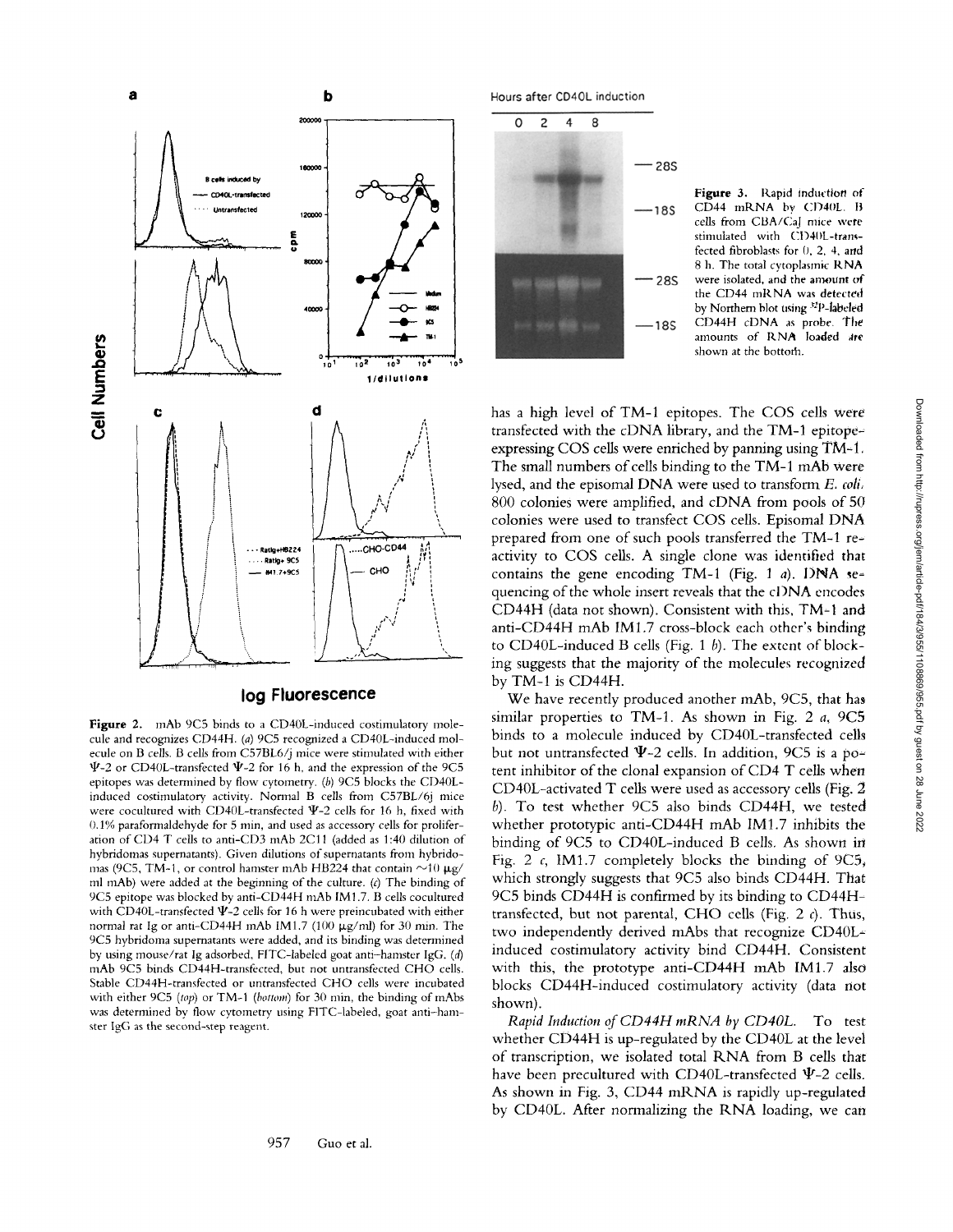

**Figure** 4. CD44H expressed on CHO cells has costimulatory activity for the clonal expansion of T cells. (a) Levels of *FoR,*  CD44H, and B7 on CHO cells transfected with FcK *(top),*  FcR+human B7-1 *(middh'),* and FcR+nmrine CD44H *(bottom).*  The expression of FcR, CD44, and B7 was determined using either mAbs (2.4G2 for FcR; TM-1 for CD44) or fusion protein (CTLA41g for B7). (b) Induction of clonal expansion of CD4 T cells. Given numbers of CHO cells transfected with either FcR, FcR+B7, or FcR+CD44H were used as accessory cells after being fixed by  $0.15%$  paraformaldehyde for 5 min.  $CD4$  T cells  $(10^5/$ well) were stimulated with 1:40 dilution of anti-C1)3 mAb 2C11 for 42 h, and the proliferation of CD4 T cells was determined by

incorporation of <sup>3</sup>H-TdR in the subsequent 6 h. Solid lines represent the incoporation of <sup>3</sup>H-TdR in cultures containing both CD4 T cells and CHO cells; whereas dotted lines represent that of CHO cells alone. (c) Inhibition of CD44H-mediated costimulatory activity by TM-1, as in b, except that TM-1 was added at a final concentration of 1.5  $\mu$ g/ml.



#### **CHOlwell**

**Figure 5.** CD28  $(-/-)$  CD4 T cells respond to costimulatory activity of CD44H but poorly to that of B7. CD4 T cells (1.5  $\times$  10<sup>5</sup>/well) isolated from CD28-deficient mice were stimulated with anti-CD3 mAb in

detect about a fivefold increase of CD44 RNA within 2 h, the earliest time-point tested, tt should be noted that upon longer exposure, a significant amount of CD44 mRNA are detected in resting B cells (data not shown).

*CD44H Expressed on CHO Cells Has Costimulatory Activity for the Clonal Expansion of T Cells.* We have transfected CD44H cDNA in conjunction with FcR into CHO cells to test whether CD44H has costimulatory activity for T cells. As shown in Fig. 4, CHO cells cotransfected with CD44H and FcR induce significantly higher proliferation of CD4 T cells, as compared to CHO cells transfected with FcR alone. These results are reproduced by multiple experiments using two independently derived CD44H transfectants (data not shown). Moreover, anti-CD44H mAb TM-1 significantly blocks the costimulatory activity of CD44H-transfected CHO cells, yet it has no effect on the function of CHO cells transfected with B7+FcR. Thus, CD44H provides sufficient costimulatory activity for clonal expansion of CD4 T cells. Interestingly, we observed a slight enhancement of T cell proliferation by anti-CD44H mAb when CHOFcR were used as accessory cells.

To test whether the costimulatory activity of CD44H requires CD28, we isolated CD4 T cells from mice with a targeted mutation of CD28. Although CD4 T cells from CD28-deficient mice respond poorly to B7, as has been described (32), they retain their responsiveness to CD44H (Fig. 5).

the presence of CHO cells transfected with either FcK or FcR plus either B7 or CD44H, and the proliferation of CD4 T cells was determined by incorporation of'3H-TdR, as detailed in Fig. 4 legends. Solid lines represent the incoporation of <sup>3</sup>H-TdR in cultures containing both CD4 T cells and CHO ceils, whereas dotted lines represent that of CHO cells alone.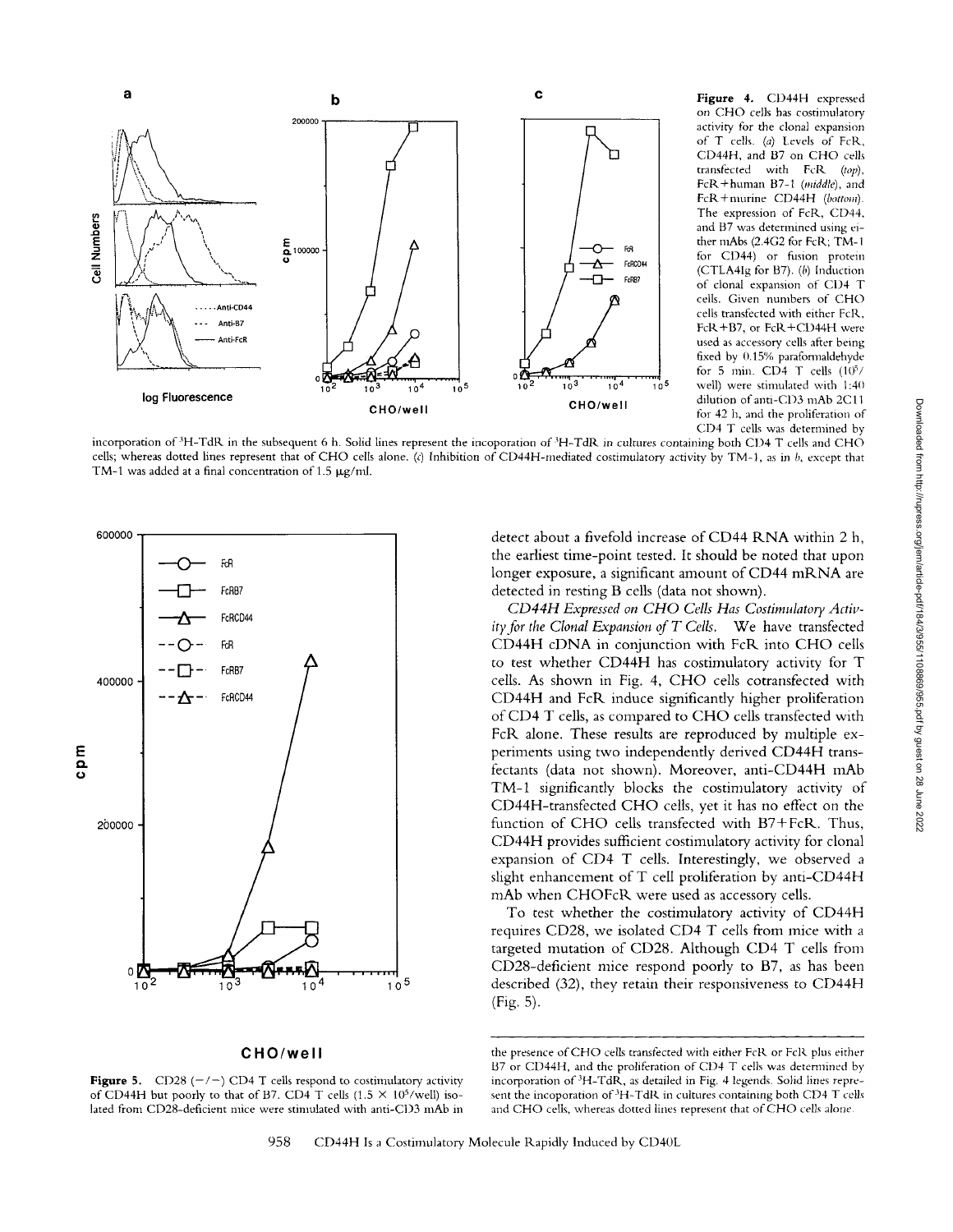

**Figure** 6. HA is unlikely to be the receptor that transduces the costimulatory activity of CD44H. (a) CD40L does not induce B cell binding to HA. CHO cells, unstimulated B cells, or B cells cocultured with  $\Psi$ -2 or CD40Ltransfected  $\Psi$ -2 cells for 16 h were isolated and assayed for their ability to bind FITC-HA. Solid lines depict the fluorescence profiles of cells incubated with FITC-HA, long dash lines depict those for autofluorescence, whereas the dotted lines depict the fluorescence of cells incubated with unlabeled HA for 20 min before addition of FITC-HA. (b) Human CD441g does **not** block the costimulatory activity of murine CD44-transfected CHO cells.  $CD28(-/-)$ CD4 T cells  $(1.5 \times 10^5/\text{well})$ were stimulated with CHO cells

transfected with either FcR or FcR+CD44H, as detailed in the legend for Fig. 5. Anti-CD44H mAbs TM-1, 9C5, and IM1.7 and fusion protein HA-Ig were added at the beginning of the culture. Mitomycin C-treated CHO cells were added at 3,000 cells/well. Mean cpm for CHOFcRCD44H cells alone was 2,590. Representatives of two independent experiments.

A critical question is the identity of the receptor on T cells that recognizes the CD44H on CD40L-induced B cells. To determine whether the best characterized CD44H ligand, the HA (29), is involved in costimulation by CD44H, we tested if CD40L enhances B cell binding to HA. As shown in Fig. 6 a, much like resting B cells, CD40Linduced B cells do not bind to HA. CHO cells that express hamster CD44H bind HA significantly. Thus, CD40Linduced CD44H does not bind HA. These results strongly suggest that HA is not the receptor on T cells that receive the costimulatory activity of CD40L-induced CD44. To formally rule out the involvement of HA, we used human CD44Ig, which is known to react with mouse HA, to block T cell proliferation when CHO cells transfected with mouse CD44H were used as accessory cells. As shown in Fig. 6 b, three anti-CD44H mAbs, but not CD44Ig, block T cell proliferation. These results strongly suggest that HAbinding is unlikely to be responsible for the costimulatory activity of CD44H.

#### **Discussion**

CD40L induces costimulatory activity on B cells and perhaps other  $CD40<sup>+</sup>$  cells such as dendritic cells, macrophages, and epithelial cells (1, 19-21). Although it is known that CD40L can induce B7 family member B7-1 and B7-2, such induction does not fully explain CD40L-induced costimulatory activity on B cells because the induction of costimulatory activity precedes that of B7-2 (19). This disparity in kinetics of induction reveals that the CD40L-induced costimulatory activity is at least partly distinct from B7 family members. To study the molecular basis of CD40Linduced costimulatory activity, we have recently produced an mAb, TM-1, that blocks such costimulatory activity (19).

We showed by expression cloning that TM-1 and 9C5, another independently derived mAb of similar properties, binds CD44H. In addition, we showed that CD44H expressed on CHO cells has costimulatory activity for clonal expansion of CD4 T cells. These results demonstrate that CD44H is a costimulatory molecule rapidly induced by CD40L. CD44H is expressed at a low level in resting T and B cells (33, 34). It is upregulated and posttranslationally modified after lymphocyte activation (34). However, such rapid induction of CD44H by CD40L, as reported here, has not been documented. Several previous studies have implicated a role of CD44H (on T cells) in T cell costimulation, perhaps as a receptor for costimulatory molecules on APC (35, 36). These studies may explain the augmentation of T cell proliferation by anti-CD44H mAb when the FcR-transfected CHO cells were used as APCs. Nevertheless, our study appears to be the first to directly demonstrate a role of CD44H as a costimulatory molecule on the APCs, and the first direct demonstration that recombinant CD44H is sufficient to costimulate proliferation of T cells by a CD28-independent mechanism.

Corresponding to the heterogeneity of the CD44 molecules, a large array of CD44 ligands have been described. The best characterized ligand for CD44 is HA (29). This binding requires at least two basic amino acids spaced by seven amino acids (37). It also requires clustering of CD44 molecules since mutations affecting this process have been reported to interfere with this interaction (31, 38, 39). The CD44H form (containing no variable exon) is known to bind HA (31). On lymphocytes, such binding can be regulated by cellular activation events (40). Several other molecules, such as fibronectin (41), collagen (42), serglycin (43), the chondrotin sulfate form of invariant chain encoded by MHC region  $(44)$ , as well as CD44R1 (v8-10 containing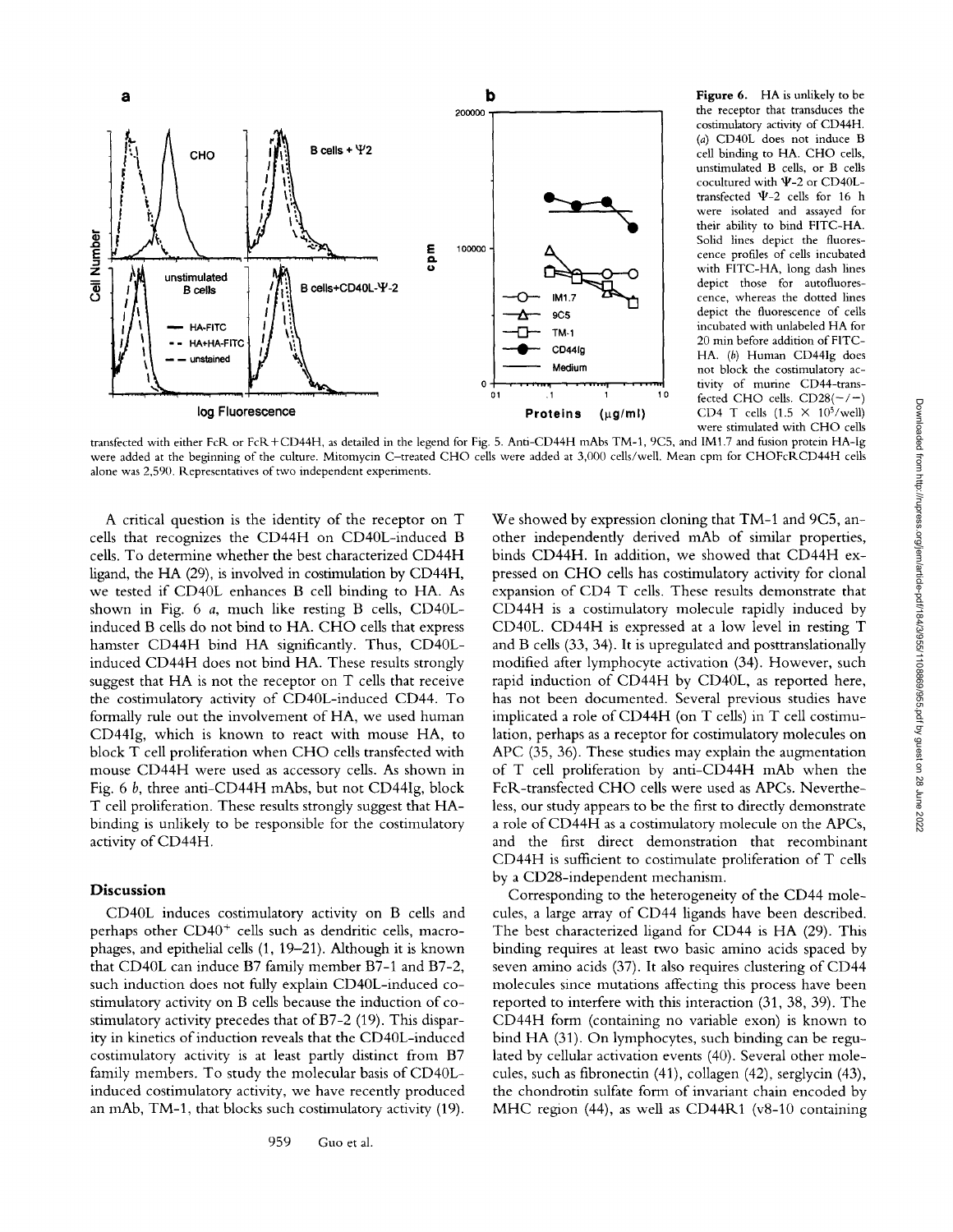CD44) (45), have also been reported to bind CD44. The receptor on T cells that interacts with the CD40L-induced CD44H to transduce the costimulatory signal remains to be identified. As HA-binding of CD44H is known to be regulated by cellular activation (40), it is of great interest to determine whether HA is such a receptor. Our results presented here demonstrate that CD40L-induced B cells do not bind HA and that human CD44Ig that binds HA does not block T cell proliferation when CD44H-transfected CHO cells were used as accessory cells. Thus, it is very unlikley that HA is the receptor responsible for the costimulatory activity of CD44H expressed on APCs. These results may also explain poor costimulatory activity of CHO cells despite of their strong binding to HA.

Recent studies demonstrate that CD40L is involved in T cell priming in vivo (9, 10). Several different hypotheses can be proposed to explain the role of CD40L. First, CD40L may be delivering costimulatory signal to T cells, as has been suggested by Cayabyab et al. (46). However, in our experience, T cells from CD40L-deficient mice respond to costimulatory activity on the previously activated B ceils (47). Thus, CD40L is unlikely to be necessary for T cells to receive costimulatory activity from APCs. Second, CD40L may be involved in inducing costimulatory activity on the APCs. The second hypothesis is attractive because results from numerous experiments show that CD40L/ CD40 interaction is both necessary and sufficient for inducing costimulatory activity on B cells (1, 19-21). In addition, blocking CD40L/CD40 interaction facilitates induction of tolerance by B cells (18), consistent with the idea that T cell costimulation was blocked by this treatment (13-17). Our current study shows that CD44H is one such costimulatory molecule that fulfills all known properties of the costimulatory molecules induced by CD40L, namely, rapid induction, and CD28-independence in function. Our study should also facilitate the effort to determine the molecular basis of CD40L function in T cell responses.

We thank Dr. Tak Mak for providing us with CD28-deficient mice, Dr. John Hirst for assistance in flow cytometry, and Fran Hitchcock for assistance in preparing the manuscript.

This study was supported by National Institutes of Health grant A13298l.

Address correspondence to Dr. Yang Liu, MSB126, Department of Pathology, New York University Medical Center, 550 First Avenue, New York 10016.

*Received for publication 2 February 1996 and in revised form 10 June 1996.* 

## **References**

- 1. Foy, T.M., A. Aruffo, J.A. Ledbetter, P.S. Linsley, M. Kehry, and R. Noelle. 1995. Studies on the interdependency of gp39 and B7 expression and function during antigen-specific immune response. *Eur. J. Immunol.* 25:596-603.
- 2. Allen, R.C., R.J. Armitage, M.E. Conley, H. Rosenblatt, N.A. Jenkins, N.G.Copeland, M.A. Bedell, S. Edelhoff, C.M. Disteche, D.K. Simoneaux et al. 1993. CD40 ligand gene defects responsible for the X-linked hyper IgM syndrome. *Science (Wash. DC).* 259:539-541.
- 3. Aruffo, A., M. Farrington, D. Hollenbaugh, X. Li, A. Milatovich, S. Nonoyama, J. Bajorath, R. Stemkamp, M. Neubauer, R.L. Robert et al. 1993. The CD40 ligand, gp39, is defective in activated T cells from patient with X-linked hyper IgM syndrome. *Cell.* 72:291-300.
- 4. DiSanto, J.P., J.Y. Bonefoy, J.F. Gauchat, A. Fisher, and G. de Saint Basile. 1993. CD40 ligand mutations in X-linked immunodeficiency with hyper IgM. Nature (Lond.). 361:541-544.
- 5. Fuleihan, R., N. Ramesh, R. Loh, H. Jabara, F.S. Rosen, T. Chatila, S.-M. Fu, I. Stamenkovic, and R.S. Geha. 1993. Defective expression of T cell CD40 ligand in X-chromosome-linked immunoglobulin deficiency with normal and elevated IgM. *Proc. Natl. Acad. Sci. USA.* 90:2170-2174.
- 6. Foy, T.M., J.D. Laman, J.A. Ledbetter, A. Aruffo, E. Claassen, and R.J. Noelle. 1994. gp39-CD40 interaction is essential for germinal center formation and the development of B

cell memory..]. *Exp. Med.* 180:157-165.

- 7. Gray, D., P. Dultforce, and S. Jainandunsing. 1994. Memory B cell development but not germinal center formation is impaired by in vivo blockade of CD40-CD40 ligand interaction..J. *Exp. Med.* 180:141-155.
- 8. Xu, J., T.M. Foy, J.D. Laman, E.A. Elliot, J.J. Dunn, T.J. Waldschmidt, J. Elsemore, R. Noelle, and R.A. Flavell. 1994. Mice deficient for CD40 ligand, *hnmunity,* l:423-431.
- 9. Grewal, I.S., J. Xu, and R.A. Flavell. 1995. Impairment of antigen-specific priming in mice lacking CD40 ligand. *Nature (Lond.).* 378:617-620.
- 10. van Essen, D., H. Kikutani, and D. Gray. 1995. CD40 ligand transduced costimulation of T cells in the development of T helper function. *Nature (Lond.)*. 378: 620-623.
- 11. Clark, E.A., and J.A. Ledbetter. 1994 How B and T cells talk to each other? *Nature (Lond.).* 367:425-428.
- 12. Liu, Y., and A. Müllbacher. 1989. Hypothesis: Immunological help must be delivered reciprocally among different subpopulations of lymphocytes. *Scand. J. Immunol.* 30:277-283.
- 13. Liu, Y. 1994. The costimulatory pathway for T cell responses. R.G. Landes Company, Austin, TX. 122 pp.
- 14. Liu, Y., and P.S. Linsley. 1992. Costimulation for T cell growth. *Curt. Opin. Immunol.* 4:265-270.
- 15. Mueller, D.L., M.K. Jenkins, and R.H. Schwartz. 1989. Clonal expansion vs functional clonal inactivation. A costimulatory signaling pathway determines the outcome of T cell